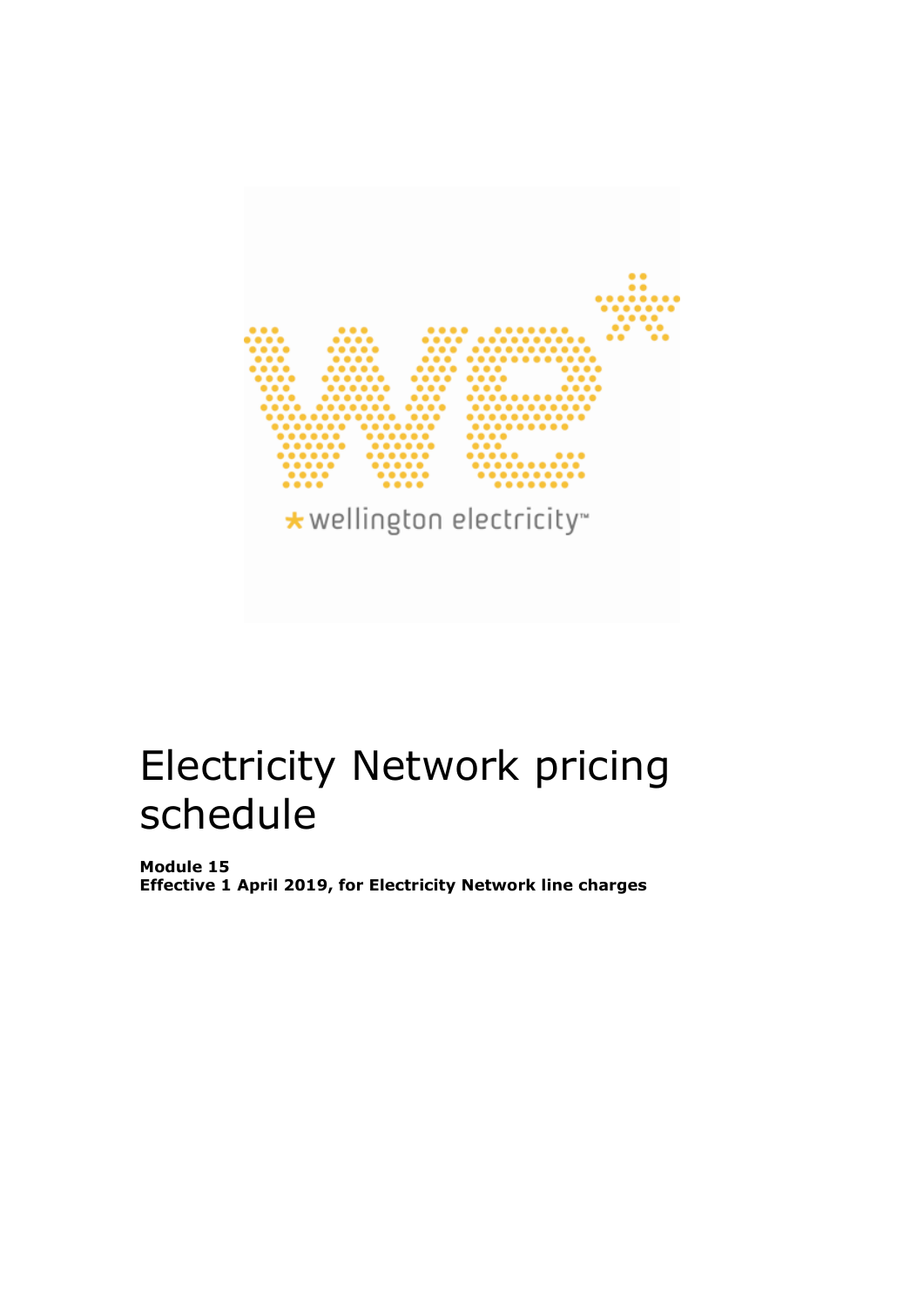

# **Contents**

| 1.            |                                                              |  |
|---------------|--------------------------------------------------------------|--|
| 1.1           |                                                              |  |
| 1.1.1         |                                                              |  |
| 1.1.2         |                                                              |  |
| 1.1.3         |                                                              |  |
| 1.1.4         |                                                              |  |
| 1.1.5         |                                                              |  |
| 1.1.6         |                                                              |  |
| 1.1.7         |                                                              |  |
| 1.1.8         |                                                              |  |
| 1.1.9         |                                                              |  |
| 2.            |                                                              |  |
|               |                                                              |  |
| 3.            | GENERAL LOW VOLTAGE AND GENERAL TRANSFORMER CONNECTIONS (Non |  |
| residential)8 |                                                              |  |
|               |                                                              |  |
|               |                                                              |  |
|               |                                                              |  |
|               |                                                              |  |
|               |                                                              |  |
|               |                                                              |  |
| 4.            |                                                              |  |
| 4.1           |                                                              |  |
| 4.1.1         |                                                              |  |
| 4.1.2         |                                                              |  |
| 5.            | Small scale distributed generation (SSDG) charges 11         |  |
| 6.            |                                                              |  |
| 6.1           |                                                              |  |
| 6.2           |                                                              |  |
| 6.2.1         |                                                              |  |
| 6.3           |                                                              |  |
| 6.3.1         |                                                              |  |
| 6.3.2         |                                                              |  |
| 6.3.3         |                                                              |  |
| 6.4           |                                                              |  |
|               |                                                              |  |
|               |                                                              |  |
|               |                                                              |  |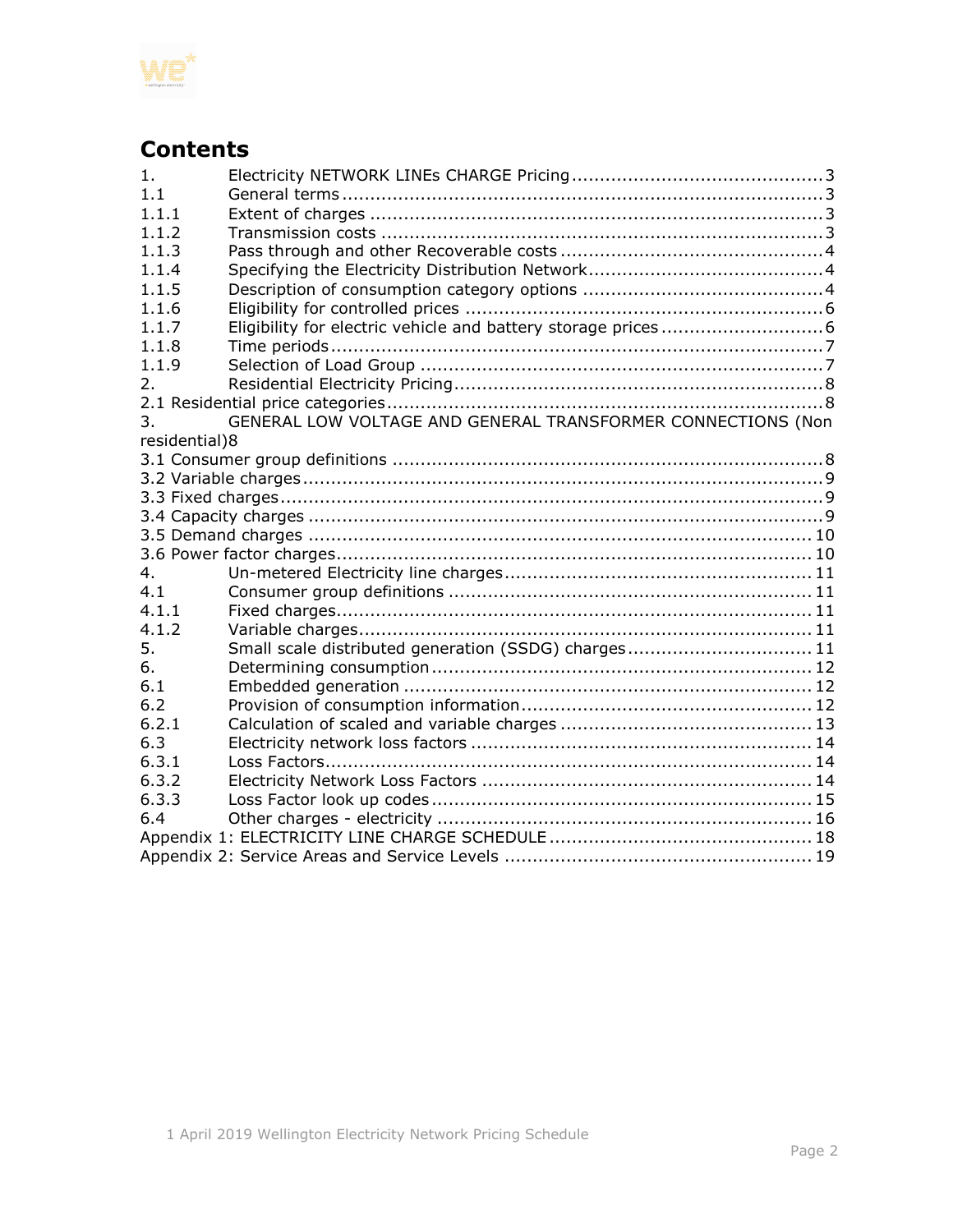

# <span id="page-2-0"></span>**1. ELECTRICITY NETWORK LINES CHARGE PRICING**

Wellington Electricity's (WELL) standard Network Lines Charges are designed to recover the cost of the infrastructure and services employed to enable delivery of retailer's electricity over WELL's electricity network to consumer's homes and businesses to a standard and quality set by regulation.

The network lines charges applicable to the WELL network are included in Appendix 1. These prices are set in accordance with the Customised Price-Quality Path Determination 2018 (CPP) for Wellington Electricity determined by the Commerce Commission.

## <span id="page-2-1"></span>**1.1 General terms**

- (a) For full details of the conditions of connection to and use of WELL's network, please refer to the "Use of Network Agreement".
- <span id="page-2-2"></span>(b) Times stated in this module are New Zealand Daylight Time unless otherwise specified.

#### **1.1.1 Extent of charges**

All charges exclude:

- (a) The provision of Metering Equipment or Load Management equipment which is located at the Point of Connection to the Electricity Network;
- (b) The cost of the End-Consumer Fittings; and
- (c) Goods and Services Tax (GST).

## <span id="page-2-3"></span>**1.1.2 Transmission costs**

Transpower, the National Grid owner/operator, charges its costs for its high voltage transmission system to distribution companies like WELL.

- (a) All charges exclude loss constraint excess payments (loss rental rebates) and ancillary service charges. WELL will distribute (or invoice as the case may be) these amounts to Retailers. The amounts will be distributed or charged to Retailers in proportion to their share of the kWh volumes reconciled each month across the Network. WELL will charge a monthly administration fee for this function. The administration fee will be allocated to Retailers in proportion to their share of the kWh volumes reconciled each month across the Network.
- (b) Transmission costs are passed onto End-Consumers through WELL's Network Lines Charges.

Transmission costs also come in the form of Avoided Cost of Transmission (ACOT) payments which WELL makes to distributed generators with an injection capacity of 200kVA or greater on WELL's network, in circumstances where payments to Transpower have been avoided or reduced. WELL passes these charges on to consumers at cost.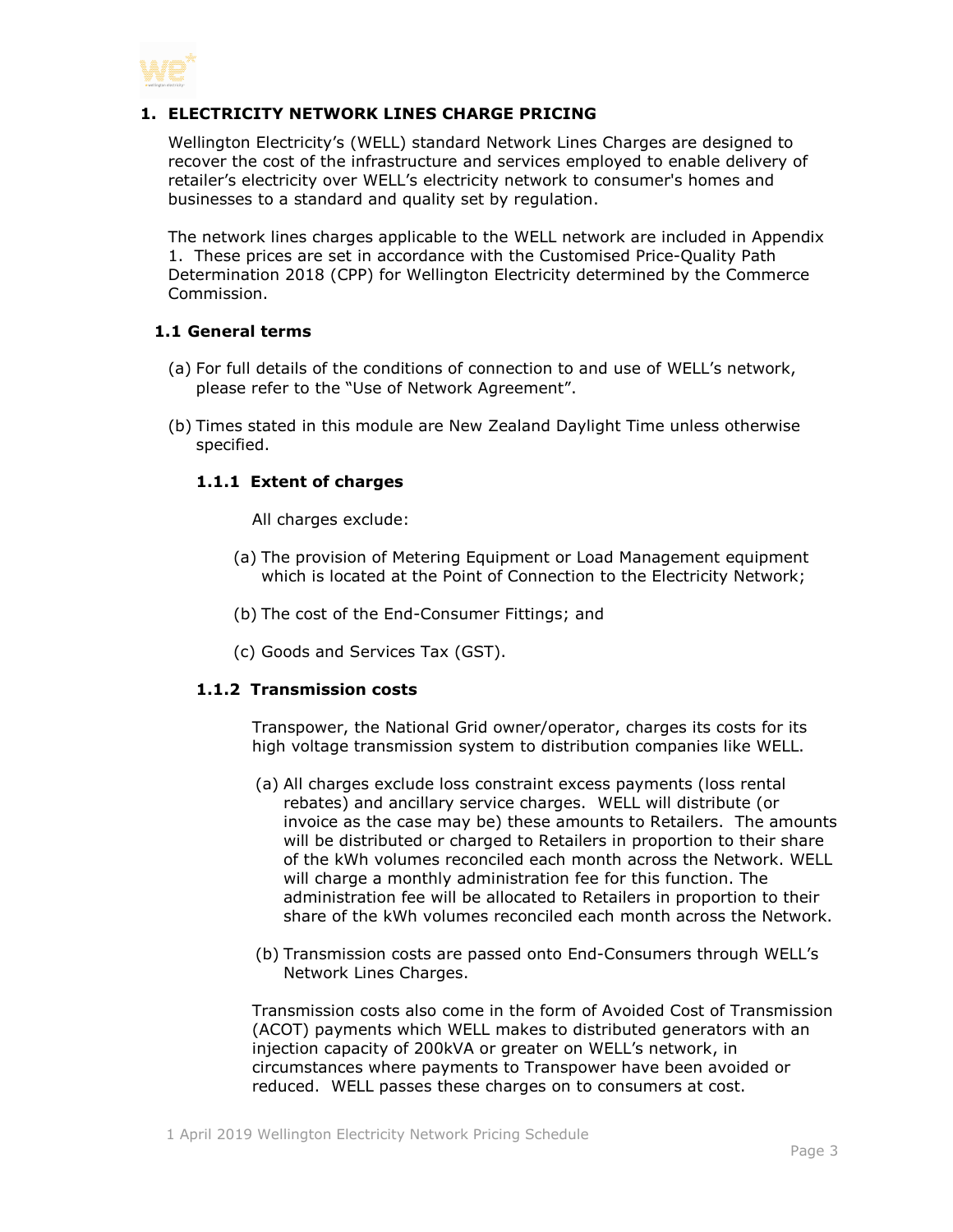<span id="page-3-0"></span>

# **1.1.3 Pass through and other Recoverable costs**

These costs are made up of council rates, regulatory levies and other recoverable costs:

## **1.1.3.1 Council rates**

Local Council rates levied on Wellington Electricity are included in our prices to End-Consumers and are passed through at cost.

#### **1.1.3.2 Regulatory Levies**

Levies from the Commerce Commission, Electricity Authority and Utilities Disputes Ltd are included in our prices to End-Consumers and are passed through at cost.

## **1.1.3.3 Other Recoverable costs**

Other recoverable costs include items such as wash-ups and incentives which are allowed to be recovered or passed back through prices under the CPP.

#### <span id="page-3-1"></span>**1.1.4 Specifying the Electricity Distribution Network**

The location of the Electricity Distribution Network that End-Consumers are supplied from is determined by the relevant Transmission Grid Exit Point (GXP) which connects to the section of the distribution network.

"Grid Exit Point" means the point on the electricity transmission system at which the distribution network is connected.

The GXPs are shown in the table below:

| <b>Wellington</b>          | <b>GXP</b>          |
|----------------------------|---------------------|
| <b>Electricity Network</b> | <b>Location</b>     |
|                            | Haywards            |
|                            | Melling             |
|                            | Gracefield          |
|                            | <b>Upper Hutt</b>   |
|                            | Takapu Rd           |
|                            | Pauatahanui         |
|                            | Wilton              |
|                            | <b>Central Park</b> |
|                            | Kaiwharawhara       |

# <span id="page-3-2"></span>**1.1.5 Description of consumption category options**

Various pricing options are available for different meter configurations. The following options are used within the pricing schedules: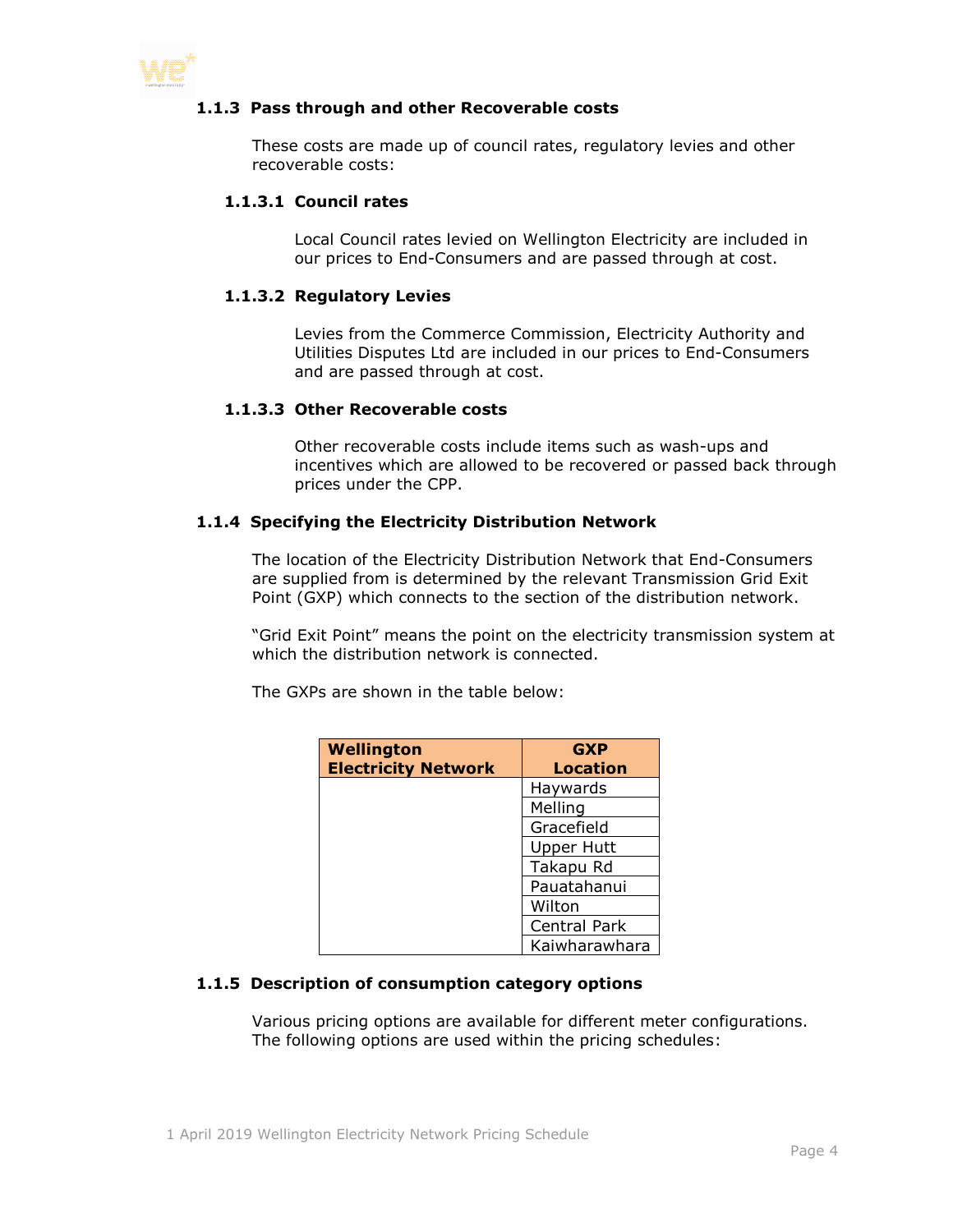

| <b>Consumption</b><br>category                     | <b>Consumption</b><br>code | <b>Details</b>                                                                                                                                                                                                                                                                                                                                                                                                                                                                                  |
|----------------------------------------------------|----------------------------|-------------------------------------------------------------------------------------------------------------------------------------------------------------------------------------------------------------------------------------------------------------------------------------------------------------------------------------------------------------------------------------------------------------------------------------------------------------------------------------------------|
| 24 hr<br>uncontrolled                              | <b>24UC</b>                | An uncontrolled supply is a metered supply that provides<br>uninterrupted energy.                                                                                                                                                                                                                                                                                                                                                                                                               |
| All inclusive<br>controlled                        | <b>AICO</b>                | This is a metered supply that allows WELL to control energy<br>to permanently wired appliances, such as hot water<br>cylinders, as well as providing an uninterrupted supply to all<br>other electrical appliances. The control of associated<br>appliances can occur at any time for a maximum of five<br>hours in any 24 hour period. Refer to section 1.1.6 for<br>eligibility for controlled prices.                                                                                        |
| Controlled                                         | <b>CTRL</b>                | This is a separately metered supply that allows WELL to<br>control energy to permanently wired appliances, such as hot<br>water cylinders. All load on this meter supply can be<br>controlled by WELL. The supply can be controlled at any<br>time for a maximum of five hours in any 24 hour period. This<br>supply is only available to load permanently wired to a<br>separate meter. Refer to section 1.1.6 for eligibility for<br>controlled prices.                                       |
|                                                    |                            | Where a household has a controlled supply, they would also<br>have an uncontrolled supply for the household load that is<br>not separately metered through the controlled circuit. This<br>uncontrolled supply should be reported to WELL using the<br>'24UC' consumption code.                                                                                                                                                                                                                 |
| Night boost                                        | <b>NITE</b>                | This is a separately metered supply to permanently wired<br>appliances, such as night store heaters, which are switched<br>on and off at specific times. This controlled option will be<br>switched on during the night period (11pm to 7am) and for a<br>minimum "boost period" during the day of two hours<br>generally between 1pm and 3pm. This supply is only<br>available to load permanently wired to a separate meter.<br>Refer to section 1.1.6 for eligibility for controlled prices. |
| Electric<br>vehicle and<br>battery<br>storage Peak | <b>PEAK</b>                | This option is only available for owners of private electric<br>vehicles with a battery capacity of 12kWh and above and/or<br>household battery systems of 4kWh capacity and above.<br>This option is for the total household supply, (except for<br>consumers who also have 'CTRL'), between the hours of 7am<br>to 11am and 5pm to 9pm on weekdays (including public<br>holidays). Refer to section 1.1.7 for further information on<br>eligibility.                                          |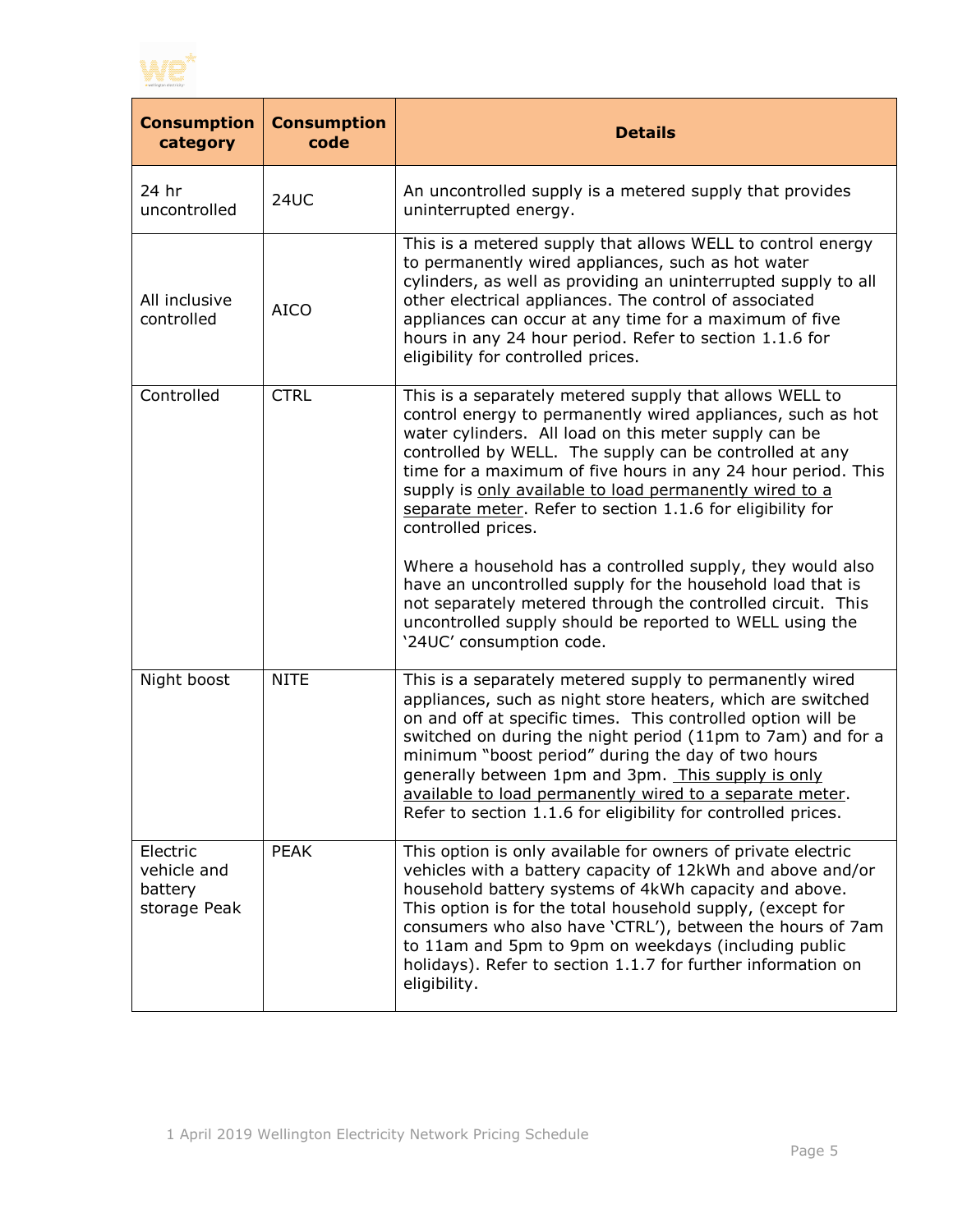

| Electric vehicle<br>and battery<br>storage off-<br>peak | <b>OFFPEAK</b> | This option is only available for owners of private electric<br>vehicles with a battery capacity of 12kWh and above and/or<br>household battery systems of 4kWh capacity and above.<br>This option is for the total household supply, (except for<br>consumers who also have 'CTRL'), between the hours of<br>11am to 5pm and 9pm to 7am (including weekends). Refer |
|---------------------------------------------------------|----------------|----------------------------------------------------------------------------------------------------------------------------------------------------------------------------------------------------------------------------------------------------------------------------------------------------------------------------------------------------------------------|
|                                                         |                | to section 1.1.7 for further information on eligibility.                                                                                                                                                                                                                                                                                                             |

# <span id="page-5-0"></span>**1.1.6 Eligibility for controlled prices**

Eligibility for either the 'AICO' or 'CTRL' charge is conditional on a hot water cylinder with a capacity in excess of 50 litres being permanently wired into WELL's load management system. The hot water cylinder may be substituted with appliances of a similar rating and load profile such as air conditioning units, swimming or spa pool heaters, electric kilns or storage heating at WELL's discretion.

Eligibility for the 'NITE' charge is conditional on a night store heater being permanently wired into a load control relay operated by WELL's load management system. The night store heater may be substituted with similar appliances at WELL's discretion, noting that the supply of electricity for this night boost supply is only available between 11pm and 7am, plus a minimum "boost period" of two hours generally between 1pm and 3pm.

The Electric Vehicle and Battery Storage (EVB) price plans are eligible for the 'CTRL" charge, provided they meet the requirements listed above and in section 1.1.5 of a separately metered supply that allows WELL to control energy to permanently wired appliances, such as hot water cylinders, where all load on this meter supply can be controlled by WELL. The EVB price plans are not eligible for 'AICO' or 'NITE' charges.

# <span id="page-5-1"></span>**1.1.7 Eligibility for electric vehicle and battery storage prices**

Only private owners of Electric Vehicles (EV) with a battery capacity of 12kWh and above and/or household battery systems of 4kWh capacity and above, who also have a smart meter, are eligible for the EV and battery price plans (RLUEVB and RSUEVB). For electric vehicle eligibility, only private PHEV and private registered EVs qualify for this plan. Scooters or bikes do not qualify. The EVB plans are optional plans for qualifying residential consumers.

The EVB plans are also available to customers who have separately metered hot water control (i.e. where WELL is receiving consumption under the 'CTRL' price code). The peak and off-peak price applies for the entire household load except where a customer also has 'CTRL' load – see section 1.1.6.

WELL would expect to receive consumption for customers on the EVB plan in the same format as that received for customers on the RLU/RSU plans (i.e. EIEP 1 file format).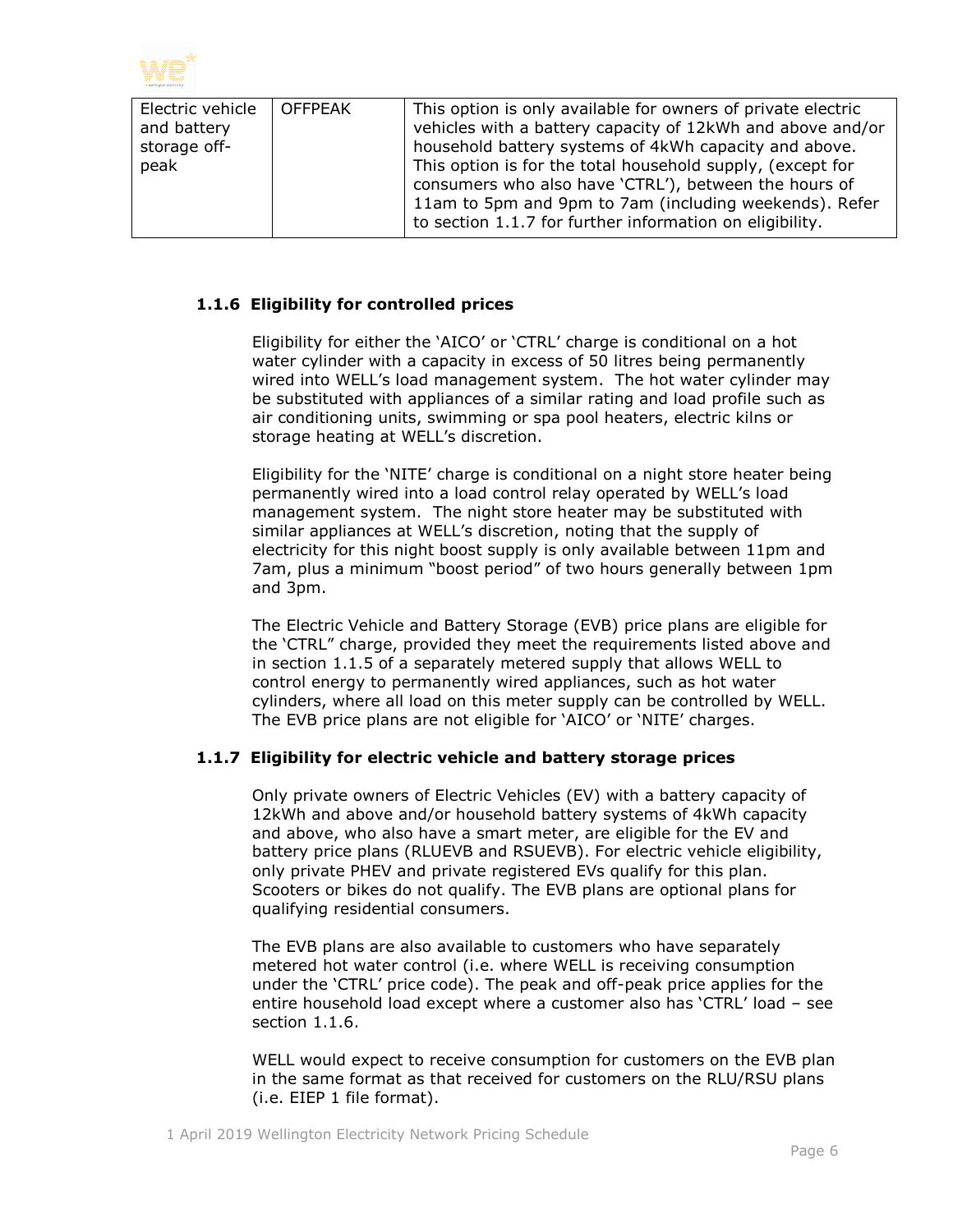

Consumption would be received as follows:

| <b>Status</b>   | <b>Category</b> | <b>Code</b>           |
|-----------------|-----------------|-----------------------|
| Required        | Daily fixed     | RLUEVB-FIXD or        |
|                 |                 | RSUEVB-FIXD           |
| Required        | PEAK (kWh)      | RLUEVB-PEAK or        |
|                 |                 | <b>RSUEVB-PEAK</b>    |
| Required        | OFFPEAK (kWh)   | RLUEVB-OFFPEAK or     |
|                 |                 | <b>RSUEVB-OFFPEAK</b> |
| Optional (meter | CTRL (kWh)      | RLUEVB-CTRL or        |
| configuration   |                 | <b>RSUEVB-CTRL</b>    |
| dependent)      |                 |                       |

# <span id="page-6-0"></span>**1.1.8 Time periods**

The time periods used in the pricing schedules are defined in the following table.

| <b>Period</b>                    | <b>Measurement period</b>        |
|----------------------------------|----------------------------------|
| Night boost                      | 11:00pm to 7:00am and            |
|                                  | 1:00pm to 3:00pm (two hour boost |
|                                  | period)                          |
| Peak (including public holidays) | 7:00am to 11:00am and            |
|                                  | 5:00pm to 9:00pm                 |
| Off-peak (including weekends)    | 11:00am to 5:00pm and            |
|                                  | 9:00pm to 7:00am                 |
|                                  | Weekends all times               |
| On-peak demand (Weekdays         | 7:30am-9:30am                    |
| including public holidays) $1$   | 5:30pm-7:30pm                    |
|                                  |                                  |

# <span id="page-6-1"></span>**1.1.9 Selection of Load Group**

- (a) The Load Group for Residential End-Consumers may be requested by the Retailer in accordance with the requirements of this pricing module for the various consumption options. The consumption options are explained further in section 1.1.5.
- (b) The Load Group for all other Points of Connection will be set by WELL based on the criteria set out in this pricing module.
- (c) Where an End-Consumer requests a new, or an upgrade to, their Point Of Connection that requires or brings forward capital expenditure, Wellington Electricity may apply non-standard charges other than those outlined in Appendix 1. Refer to Wellington Electricity's Customer Contributions Policy at

 $1$  Applies to General transformer connection price category GTX-1501 only

<sup>1</sup> April 2019 Wellington Electricity Network Pricing Schedule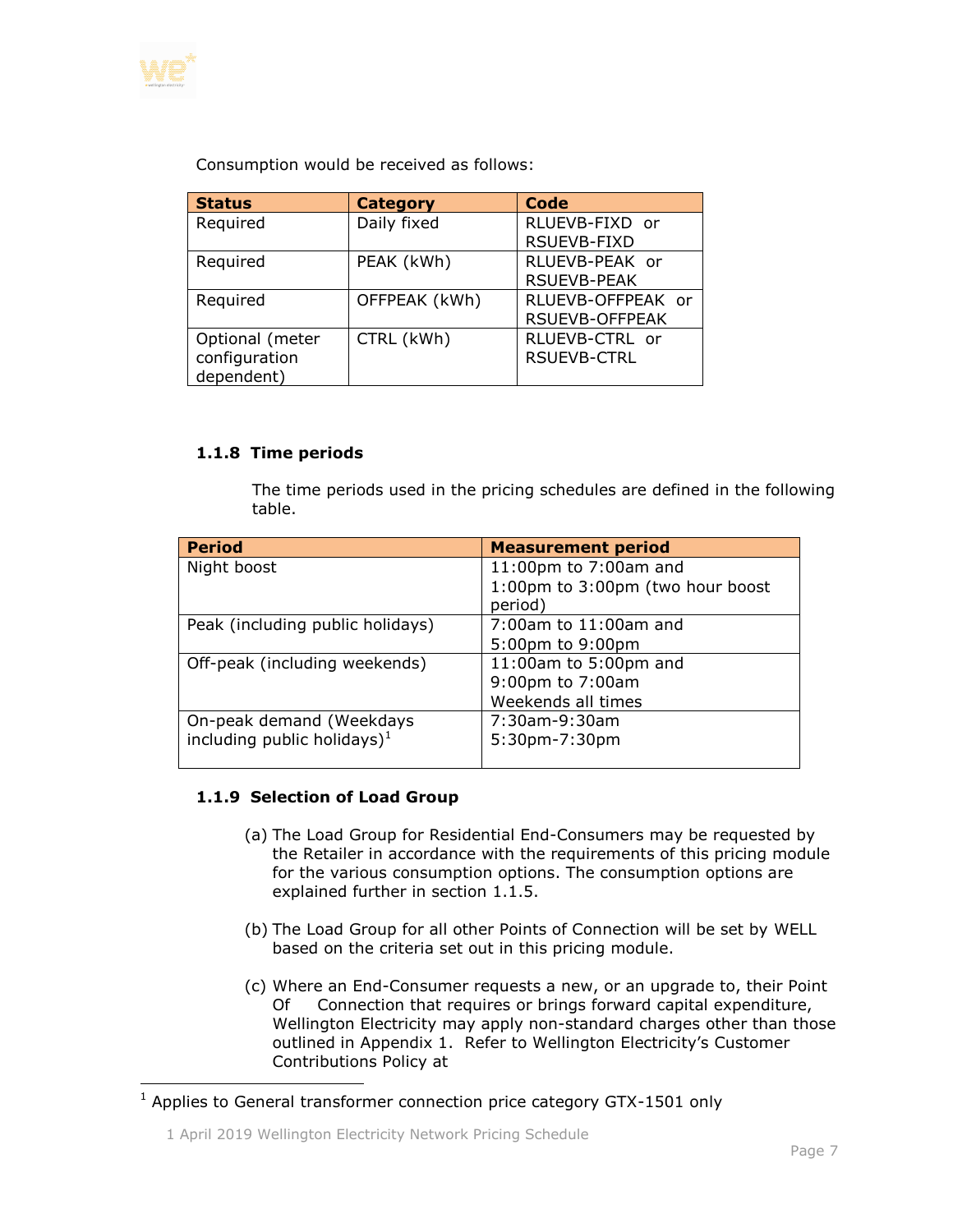

<http://www.welectricity.co.nz/disclosures/customer-contributions/> for this pricing information.

# <span id="page-7-0"></span>**2. RESIDENTIAL ELECTRICITY PRICING**

This section applies to all Residential End-Consumers in a private dwelling not normally used for any business activity.

#### <span id="page-7-1"></span>**2.1 Residential price categories**

There are four residential price category options, being:

- Residential Low User (RLU)
- Residential Standard User (RSU)
- Residential Low User Electric Vehicle and Battery Storage (RLUEVB)
- Residential Standard User Electric Vehicle and Battery Storage (RSUEVB)

A Low User is a residential consumer who consumes 8,000 kWh or less per year at their primary place of residence and who is on a low user residential retailer price option. A Standard User is a residential consumer who consumes more than 8,000 kWh per year and who is on a standard user residential retailer price option.

Residential consumers who consume more than 8,000kWhs per year must be on a standard user residential price plan (RSU or RSUEVB).

If WELL believes that the Low User Price Category has been incorrectly allocated to an End-Consumer's ICP (that is, the End-Consumer does not meet the criteria for the Low User Price Categories) it may reassign the End-Consumer to the appropriate Standard User price category and retrospectively apply billing adjustments. The same applies in the case of End-Consumers on the Standard User price categories reassigned to the Low User Price Category.

Consumption submitted on a consumption code that is not appropriate for the Consumer group will be charged at a default rate equivalent to the highest variable charge applicable for that Consumer group.

Different fixed and variable charges apply to each residential price category. Electricity (Low Fixed Charge Tariff Option for Domestic Consumers) Regulation 2004 mandates a low fixed daily charge of 15 cents per day for Low Users. Standard Users however have a higher fixed daily charge of \$1.10 per day and lower variable charges.

## <span id="page-7-3"></span><span id="page-7-2"></span>**3. GENERAL LOW VOLTAGE AND GENERAL TRANSFORMER CONNECTIONS (NON RESIDENTIAL)**

#### **3.1 Consumer group definitions**

Non-residential pricing is divided into two types of connections, low voltage connections and transformer connections.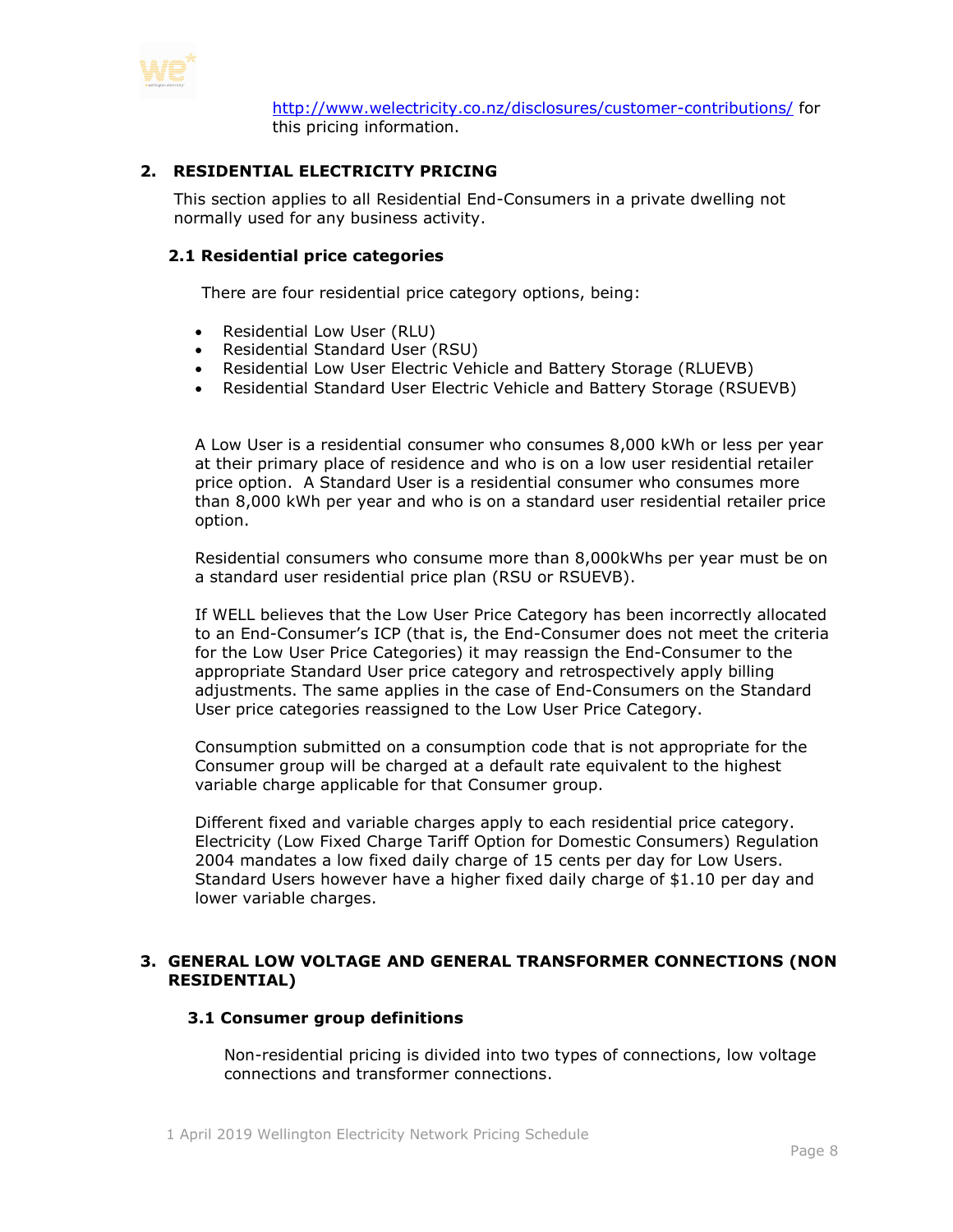

- (a) A **low voltage connection** is where a consumer receives supply from WELL's low voltage network via a transformer shared with other consumers.
- (b) A **transformer connection** is where the consumer receives a supply from transformers owned by WELL that are dedicated to supply a single consumer.

The structure of the charges for Non-residential Consumers with a **low voltage connection** is shown below;

| <b>Capacity</b>              | <b>Code</b>   |
|------------------------------|---------------|
| $\epsilon = 15kVA$           | GLV15         |
| $>15$ kVA and $<=69$ kVA     | GLV69         |
| >69kVA and <= 138kVA         | <b>GLV138</b> |
| $>138$ kVA and $<=300$ kVA   | GLV300        |
| $>$ 300kVA and $<$ = 1500kVA | GLV1500       |

Capacity is determined by maximum demand or fuse size.

The structure of the charges for Non-residential Consumers with a **transformer connection** is shown below;

| <b>Capacity</b>              | <b>Code</b> |
|------------------------------|-------------|
| $\overline{\le}$ = 15kVA     | GTX15       |
| $>15kVA$ and $<=69kVA$       | GTX69       |
| $>69$ kVA and $<=138$ kVA    | GTX138      |
| $>138$ kVA and $<=300$ kVA   | GTX300      |
| $>$ 300kVA and $<$ = 1500kVA | GTX1500     |
| >1500kVA                     | GTX1501     |

Capacity is determined by the dedicated transformer size.

## <span id="page-8-0"></span>**3.2 Variable charges**

For all connections 24 hr uncontrolled (24UC) variable charges apply.

#### <span id="page-8-1"></span>**3.3 Fixed charges**

Different fixed charges apply to each Consumer group.

## <span id="page-8-2"></span>**3.4 Capacity charges**

- (a) Different capacity charges apply to each consumer group where these charges are applicable.
- (b) The capacity charge is based on the capacity dedicated by Wellington Electricity to supplying the consumer's premises. Where the available capacity exceeds the requirement of the consumer, Wellington Electricity may reduce the capacity rating to an assessed rating, and may install a fuse or current limiting device limiting the available capacity to the assessed rating.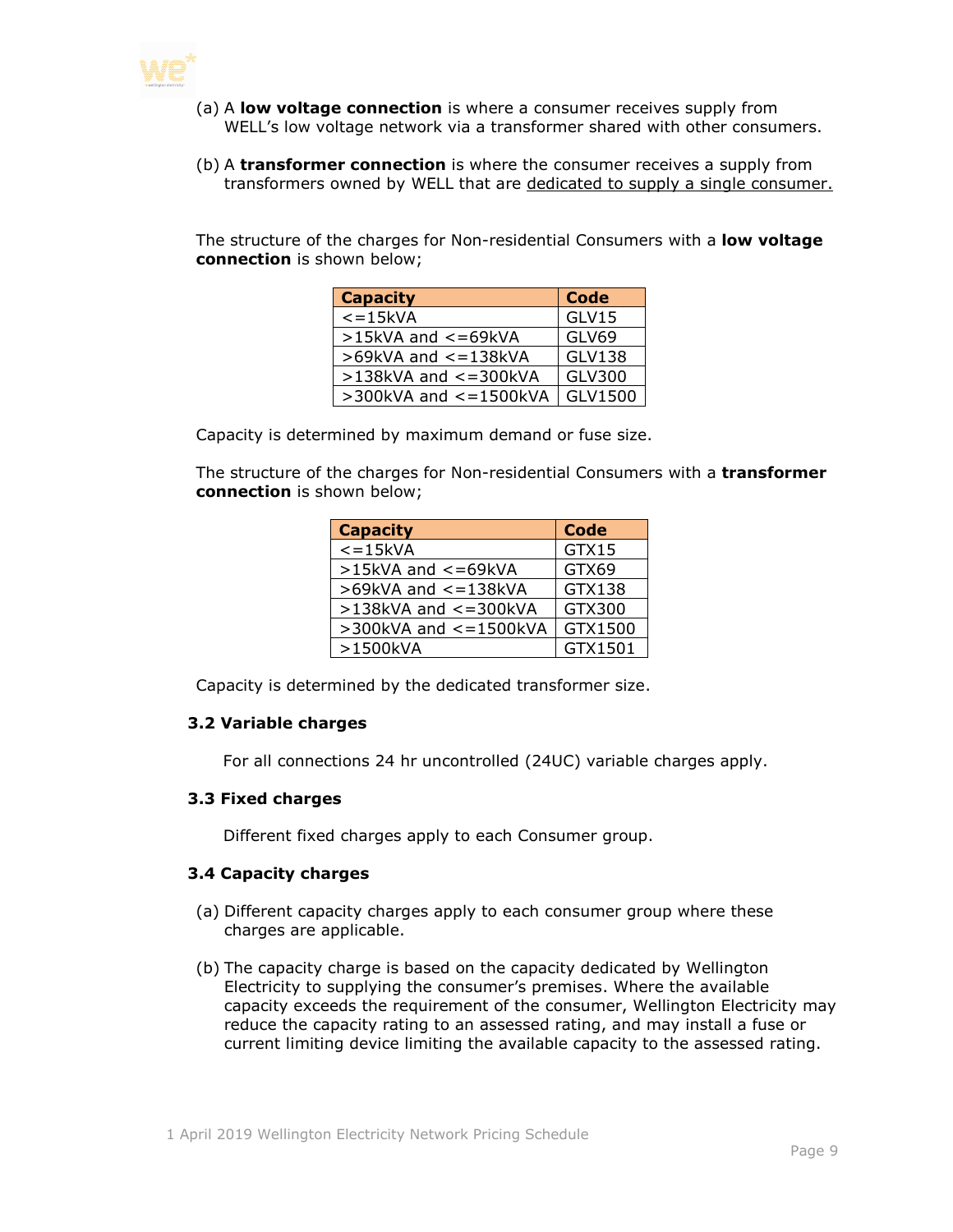

(c) Wellington Electricity may reduce the available capacity of the dedicated transformers to the size of the assessed rating, on giving one month's notice in writing of its intentions to the retailer.

# <span id="page-9-0"></span>**3.5 Demand charges**

Demand charges apply as follows:

- (a) General low voltage connection and general transformer connection consumers with a capacity less than or equal to 300kVA do not currently have a demand charge.
- (b) For general low voltage connection and general transformer connection consumers with a capacity greater than 300kVA but less than or equal to 1500kVA, demand (DAMD) is defined as the maximum demand during the month, where the kVA demand is twice the maximum kVAh half hourly reading during the month to which the charges apply.
- (c) For general transformer connection consumers with a capacity greater than 1500kVA, demand (DOPC) is defined as the maximum demand during onpeak periods, where the kW demand is twice the maximum kWh half hourly reading within the on-peak periods. The on-peak periods are defined as 7:30am to 9:30am and 5:30pm to 7:30pm on weekdays (including public holidays).

## <span id="page-9-1"></span>**3.6 Power factor charges**

All charges assume a power factor of not less than 0.95 lagging. A reactive charge for poor power factor is applicable separately. A power factor charge (per Appendix 1) will be applied where the consumer's power factor is less than 0.95 lagging.

- (a) The kVAr amount represents twice the largest difference between the kVArh amount recorded in any one half hour period and one third (correct to two decimal places) of the kWh demand recorded in the same half hour period. The charge is applicable only during weekdays, between 7am and 8pm.
- (b) The power factor charge will only be applicable for consumers with TOU metering whose charges do not incorporate a component that is based on kVA demand.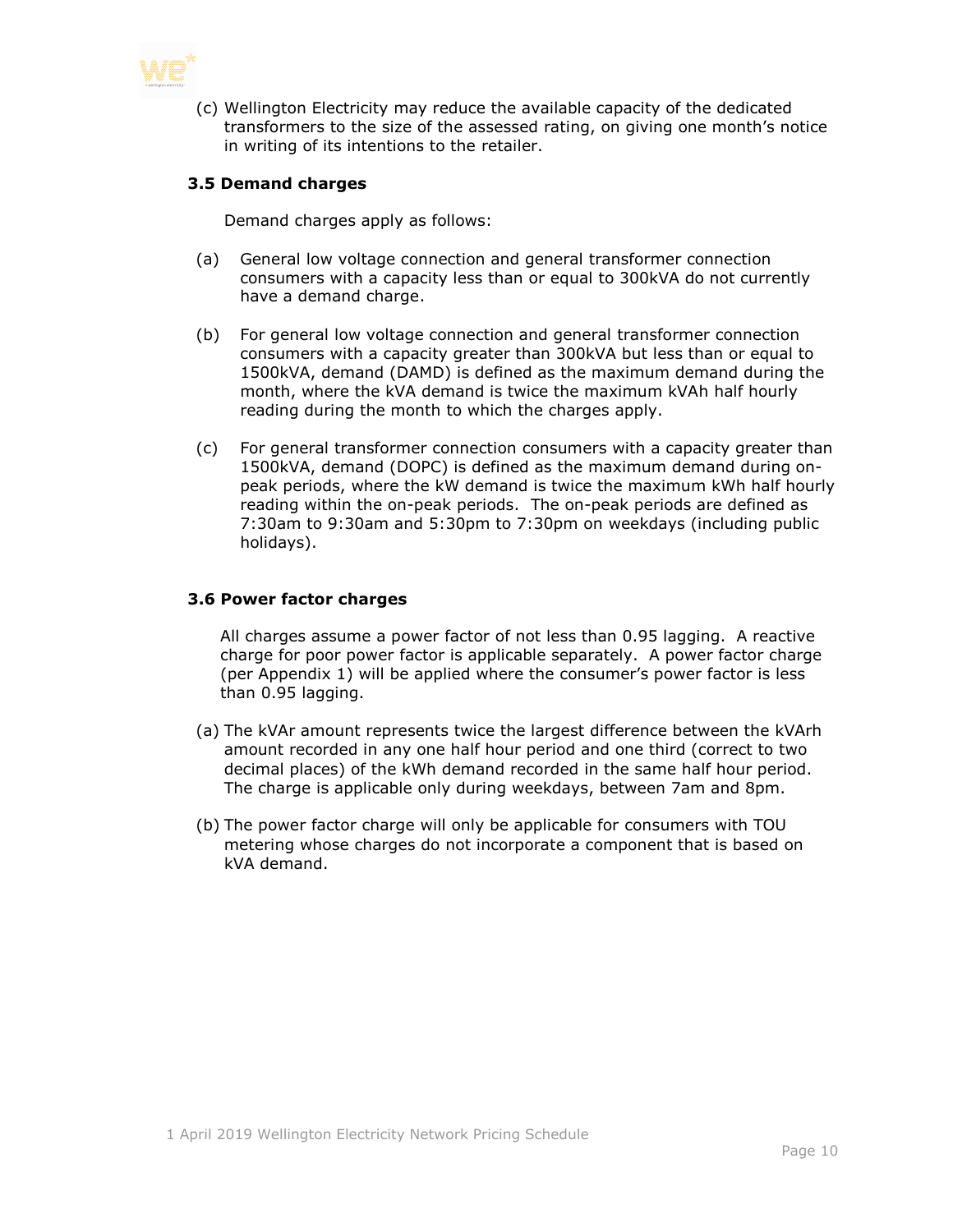

# <span id="page-10-0"></span>**4. UN-METERED ELECTRICITY LINE CHARGES**

This section applies to un-metered connection less than 1kVA, however connections greater than 1kVA may be classified under un-metered at WELL's discretion. WELL has a fixed charge for streetlights with no charge for energy usage, however WELL still requires the energy usage data for energy reconciliation purposes. Nonstreetlighting connections have both a fixed and a variable charge.

# <span id="page-10-1"></span>**4.1 Consumer group definitions**

The structure of the charges for un-metered Consumers is shown below:

| <b>Type</b>        | <b>Wellington</b> |
|--------------------|-------------------|
| Non-streetlighting | G001              |
| Streetlighting     | G002              |

<span id="page-10-2"></span>The non-streetlighting consumer group is applicable to un-metered connections less than 1kVA other than street lighting. The street lighting consumer group is applicable to un-metered connections less than 1kVA that are for streetlighting.

# **4.1.1 Fixed charges**

Fixed charges for streetlight and non-streetlight un-metered Consumers will be charged on a fitting per day basis.

## <span id="page-10-3"></span>**4.1.2 Variable charges**

For all non-streetlight un-metered supplies 24 hr uncontrolled ('24UC') variable charges apply. Streetlight connections have a zero variable charge but volume data is still required to be disclosed.

## <span id="page-10-4"></span>**5. SMALL SCALE DISTRIBUTED GENERATION (SSDG) CHARGES**

The current rate for SSDG charges is zero dollars per kWh. This charge applies to injection of energy into WELL's network and is applicable to connections equal to or less than 10kW. In the future injection volume may incur charges. SSDG could be in the form of photovoltaics (solar panels) or any other device which injects energy into the network.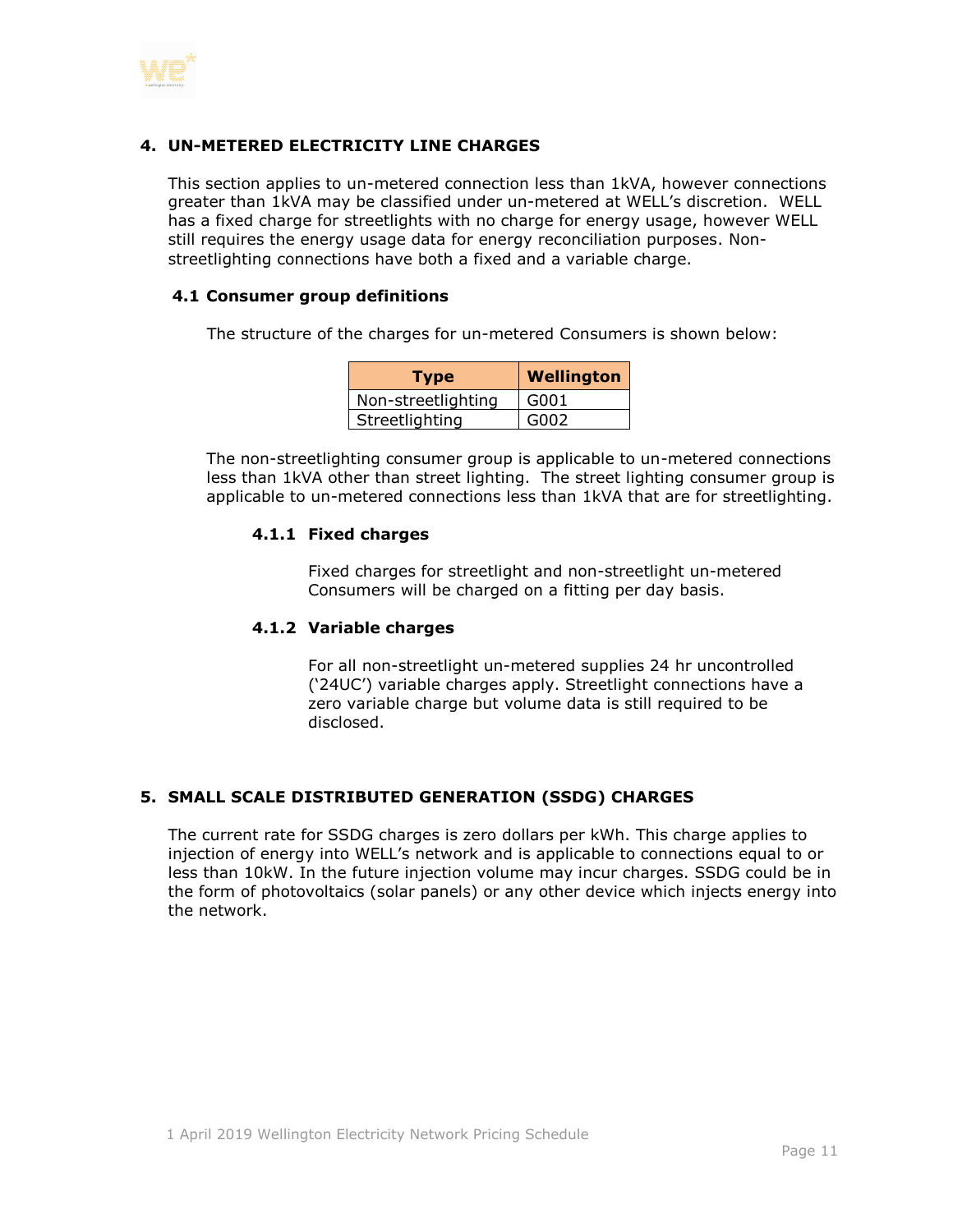

# **6. DETERMINING CONSUMPTION**

- <span id="page-11-0"></span>(a) For un-metered supply other than streetlights, consumption will be determined on a case-by-case basis based on load profile and input wattages. A minimum load factor of 10% will be applied to the input wattage.
- (b) For un-metered streetlights, consumption will be determined by multiplying the input wattage of each fitting in Wellington Electricity's database with the number of night hours as given in the table below:

| <b>Month</b> | <b>Number of</b> |
|--------------|------------------|
|              | night hours      |
| January      | 287              |
| February     | 286              |
| March        | 358              |
| April        | 389              |
| May          | 439              |
| June         | 442              |
| July         | 451              |
| August       | 417              |
| September    | 365              |
| October      | 339              |
| November     | 285              |
| December     | 275              |

# <span id="page-11-1"></span>**6.1 Embedded generation**

The line charge will be calculated in accordance with the prevailing pricing policy. The line charge will be dependent upon location, the type of connection, the size of the generator and operating pattern.

# <span id="page-11-2"></span>**6.2 Provision of consumption information**

- (a) The Retailer will provide Wellington Electricity with consumption data for each ICP and for each consumption category.
- (b) Consumption data will be associated with a specific consumption category as per the table under section 1.1.5 and will be submitted using the code as published in the code column of the Wellington Electricity Network Line Charge Schedule in Appendix 1.
- (c) Where more than one meter at an ICP is in use, but a single variable line charge applies, the consumption data will need to be aggregated before forwarding to Wellington Electricity.
- (d) For some ICP's it is possible to have multiple consumption categories (such as controlled and uncontrolled or peak and off-peak). Such an ICP will have multiple consumption codes.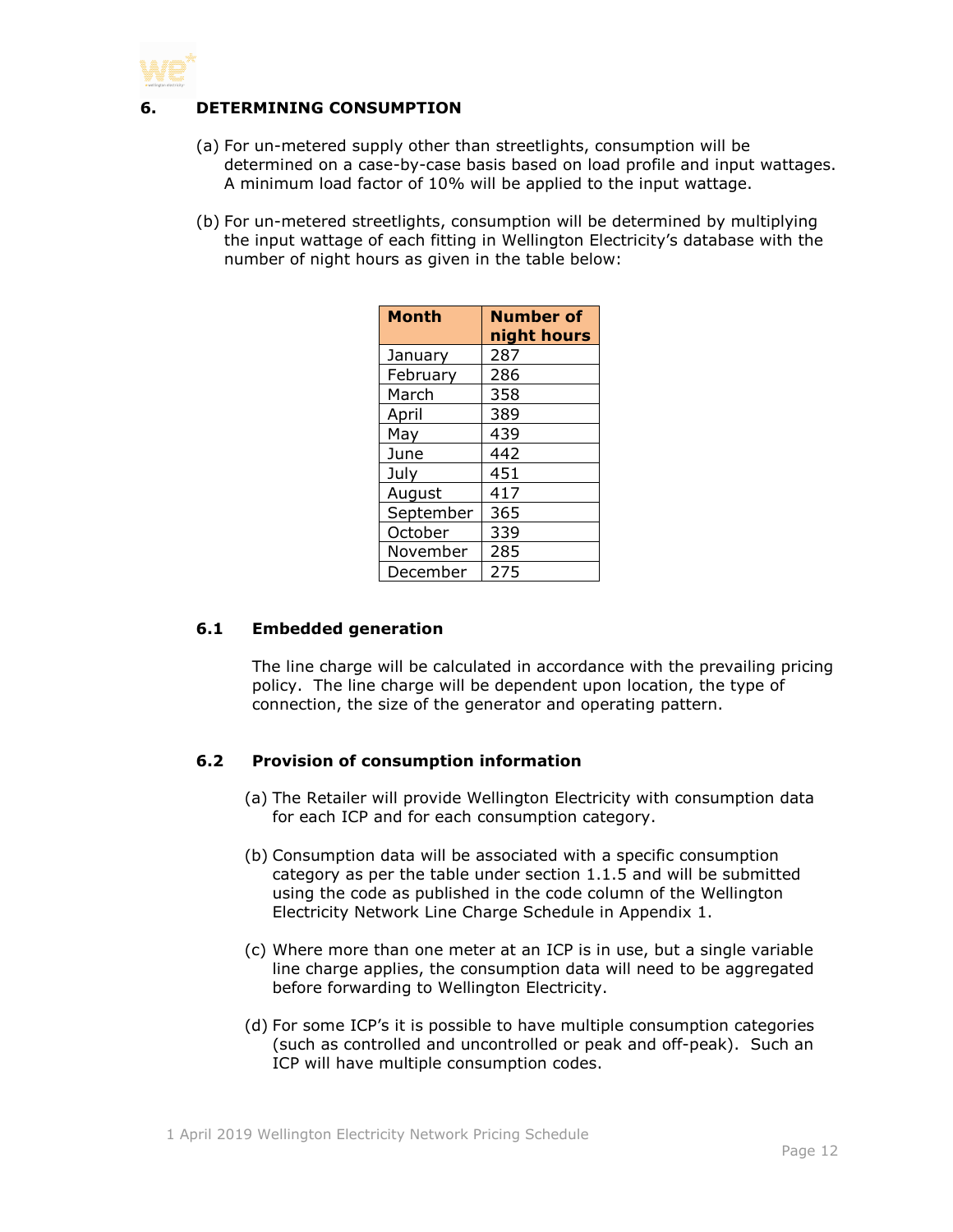

- (e) Where a time of use meter is fitted, there will only be one consumption code. Where there is no variable charge the consumption code will still need to be included with the half hourly volume, and in such cases the billing process will not calculate any variable charge.
- (f) WELL requires EIEP3 data files from retailers for the GLV1500, GTX1500 and GTX1501 consumer groups.
- (g) In the case of streetlights where there is no variable charge, the consumption code will still need to be included with the volume, and in such cases the billing process will not calculate any variable charge.

## <span id="page-12-0"></span>**6.2.1 Calculation of scaled and variable charges**

The electricity scalable volume calculation was discontinued on 30 September 2018. The decision to discontinue scaling was consulted on and agreed with retailers. The scaling process allowed Wellington Electricity to scale retailer volumes up or down to match the Energy injected into the Network.

Due to the significant proportion of mass-market meter installations in Wellington and therefore more accurate metering data, Wellington Electricity no longer has a requirement to make variable charge adjustments to factor up or down the electricity scalable volume consumption figures.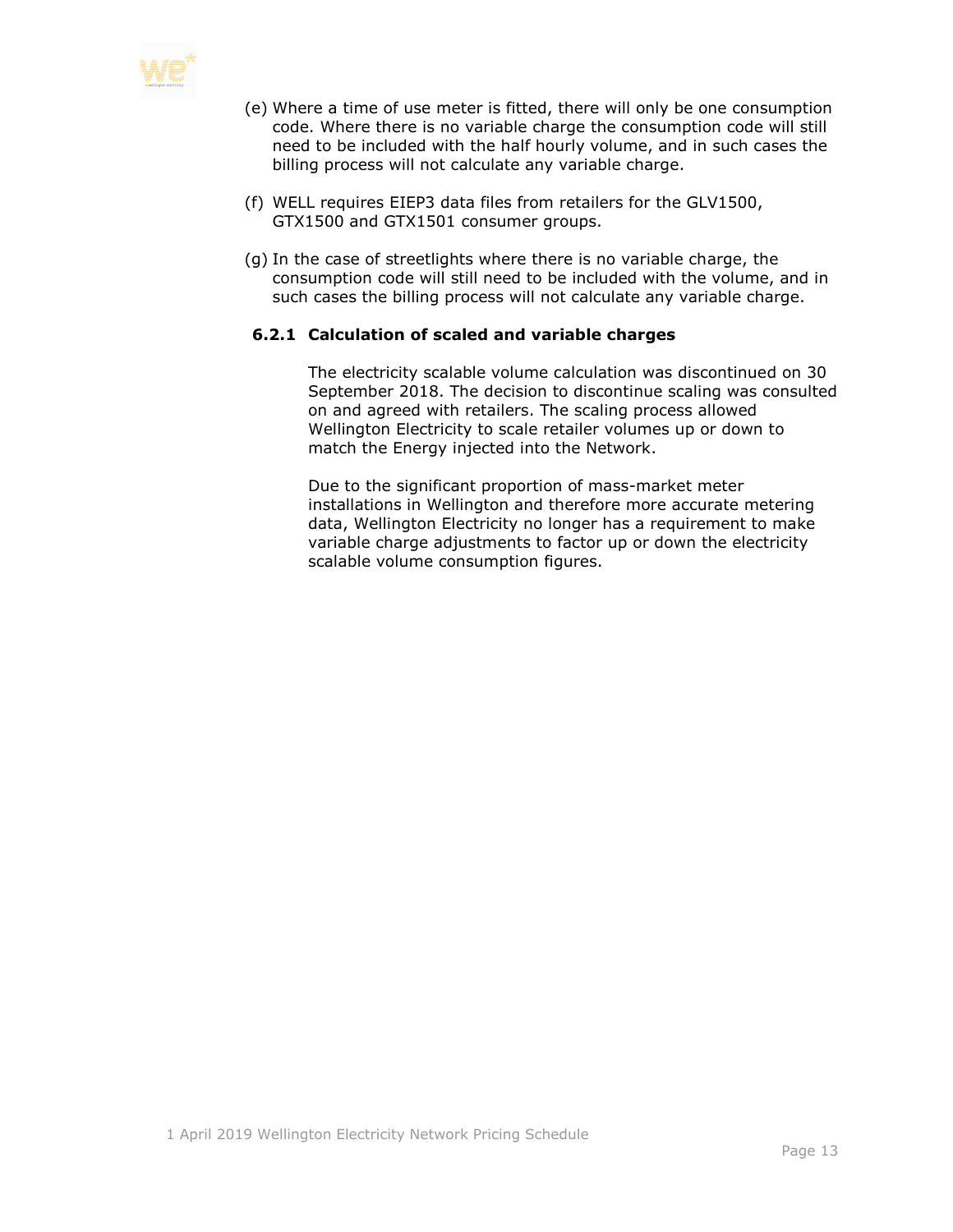<span id="page-13-0"></span>

# **6.3 Electricity network loss factors**

Losses and Loss Factors may be reviewed and may be amended by Wellington Electricity from time to time, on reasonable notice to the Retailer, to ensure that they reflect losses on the Network as accurately as possible.

# <span id="page-13-1"></span>**6.3.1 Loss Factors**

- (a) For the purpose of calculating Network line charges, unless otherwise specified, the Loss Factors detailed in this section do not need to be applied to the measured or calculated Energy conveyed to Points of Connection.
- (b) Loss Factors will be applied to the metered Energy consumption measured at the Point of Connection for reconciliation/allocation purposes. The line charge will be applied to the metered Energy consumption (subject to further adjustment to the aggregated volume through scaling).

<span id="page-13-2"></span>

| Distribution Losses by metering voltage, transformer connection and Load |                                         |                                                                                 |                                                                             |
|--------------------------------------------------------------------------|-----------------------------------------|---------------------------------------------------------------------------------|-----------------------------------------------------------------------------|
| <b>Loss</b><br><b>Factor</b><br>code                                     | <b>Consumers</b><br>metering<br>voltage | <b>Distribution Loss ratios</b><br>with respect to the<br>injection point meter | <b>Distribution Loss</b><br><b>Factors with respect to</b><br>the ICP meter |
| VECG1                                                                    | LV                                      | 5.13%                                                                           | 1.0541                                                                      |
| VECG2                                                                    | LV                                      | 2.77%                                                                           | 1.0285                                                                      |
| VECG3                                                                    | LV                                      | 3.78%                                                                           | 1.0393                                                                      |
| VECG4                                                                    | HV                                      | 1.55%                                                                           | 1.0157                                                                      |

#### **6.3.2 Electricity Network Loss Factors**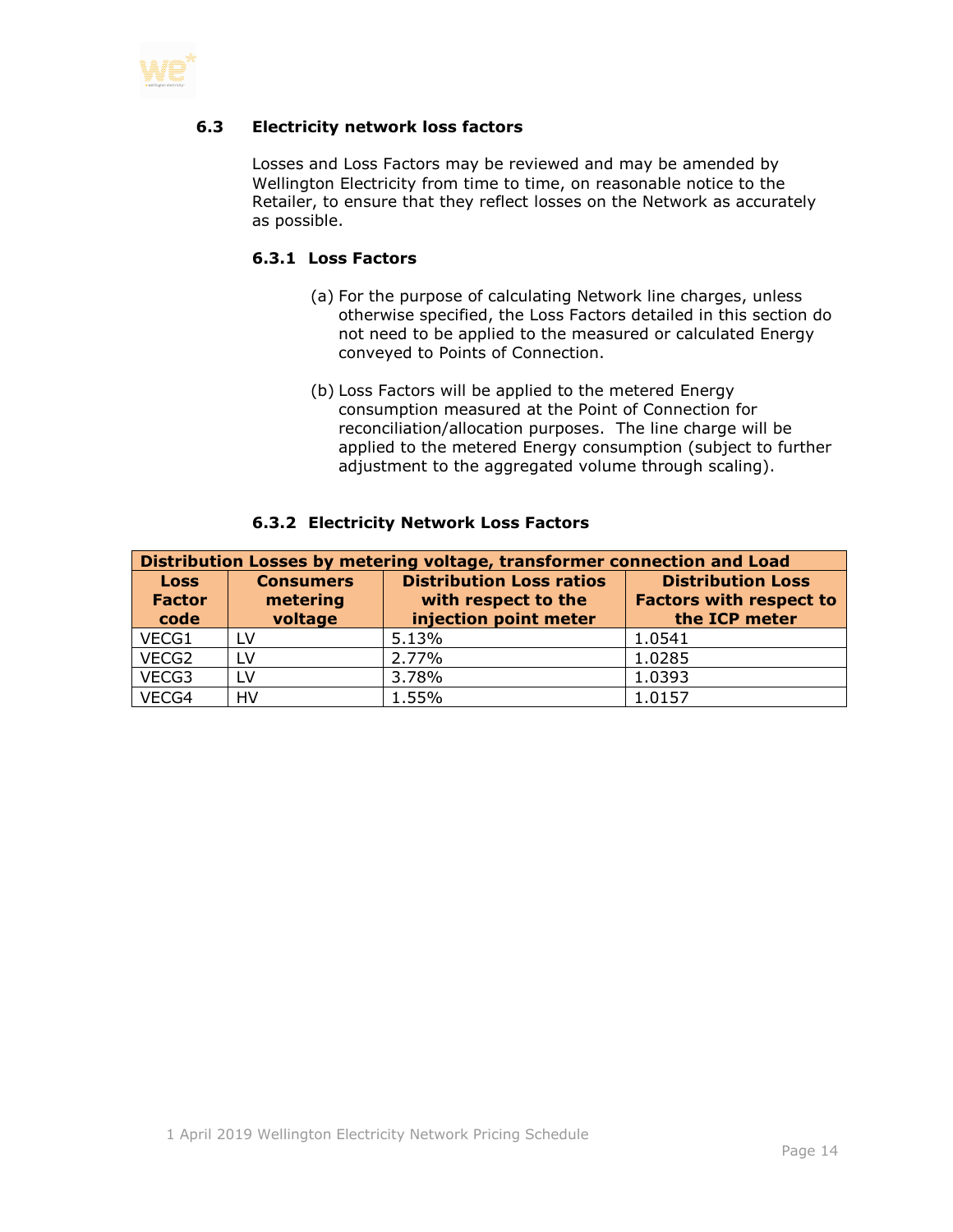<span id="page-14-0"></span>

# **6.3.3 Loss Factor look up codes**

The following table summarise the Loss Factor codes detailed in the Network Loss table above.

#### **6.3.3.1 Wellington Loss Factor look up codes**

| <b>Wellington Network distribution Losses by Consumer group</b> |                               |                                                      |  |
|-----------------------------------------------------------------|-------------------------------|------------------------------------------------------|--|
| <b>Consumer group</b>                                           | Loss factor code (LV metered) | <b>Loss</b><br><b>Factor</b><br>code (HV<br>metered) |  |
| <b>Un-metered</b>                                               |                               |                                                      |  |
| G001                                                            | VECG1                         |                                                      |  |
| G002                                                            | VECG1                         |                                                      |  |
| <b>Residential</b>                                              |                               |                                                      |  |
| <b>RLU</b>                                                      | VECG1                         |                                                      |  |
| <b>RSU</b>                                                      | VECG1                         |                                                      |  |
| <b>Residential Electric Vehicle and Battery Storage</b>         |                               |                                                      |  |
| <b>RLUEVB</b>                                                   | VECG1                         | $\overline{\phantom{a}}$                             |  |
| <b>RSUEVB</b>                                                   | VECG1                         |                                                      |  |
| <b>General Low Voltage</b>                                      |                               |                                                      |  |
| GLV15                                                           | VECG1                         |                                                      |  |
| GLV69                                                           | VECG1                         |                                                      |  |
| <b>GLV138</b>                                                   | VECG1                         |                                                      |  |
| GLV300                                                          | VECG1                         |                                                      |  |
| GLV1500                                                         | VECG3                         | VECG4                                                |  |
| <b>General Transformer</b>                                      |                               |                                                      |  |
| GTX15                                                           | VECG2                         | VECG4                                                |  |
| GTX69                                                           | VECG2                         | VECG4                                                |  |
| GTX138                                                          | VECG2                         | VECG4                                                |  |
| GTX300                                                          | VECG2                         | VECG4                                                |  |
| GTX1500                                                         | VECG3                         | VECG4                                                |  |
| GTX1501                                                         | VECG3                         | VECG4                                                |  |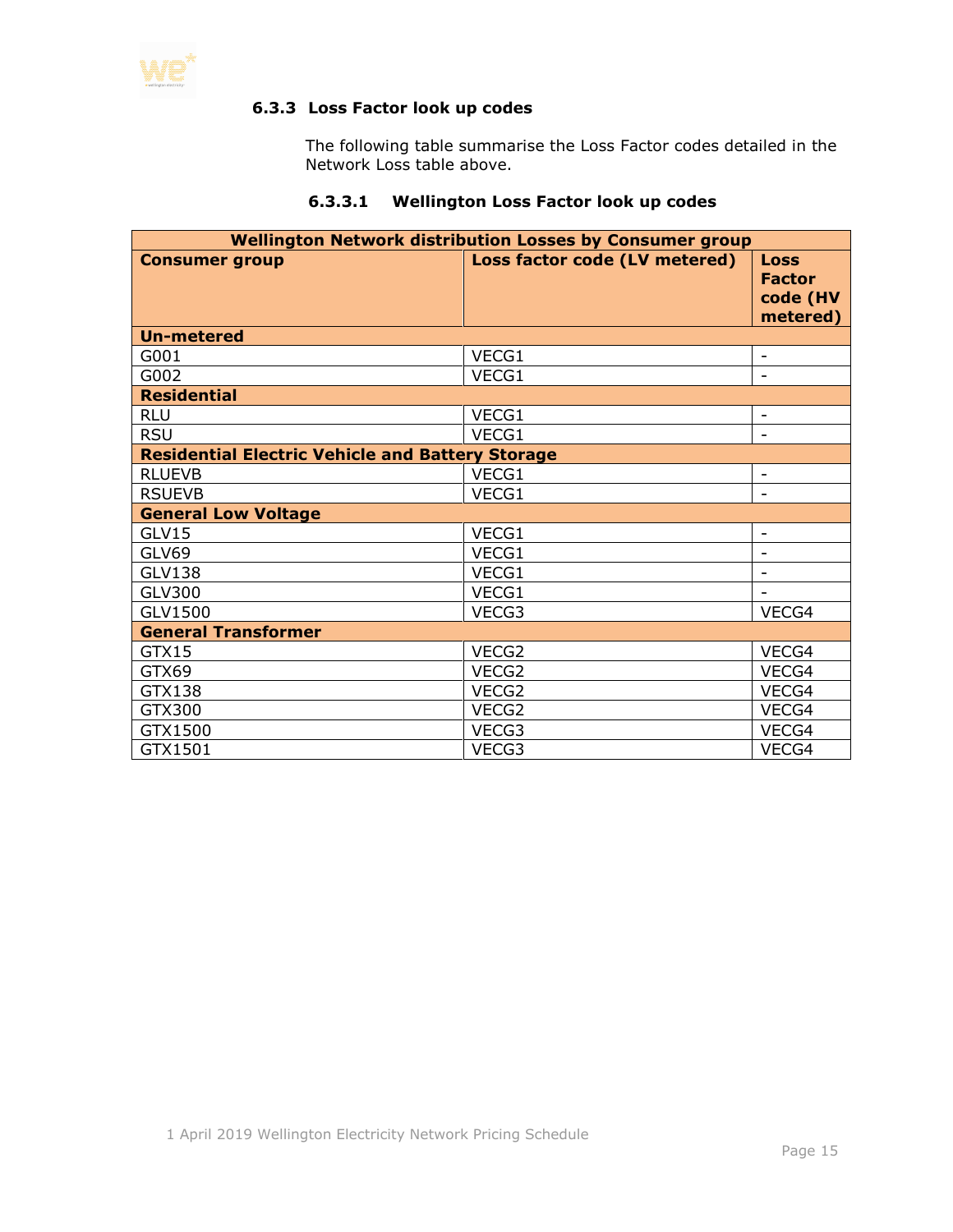

# **6.4 Other charges - electricity**

<span id="page-15-0"></span>Unless stated otherwise, all charges will be invoiced directly to the retailer by Wellington Electricity and not to the consumer.

All non-network fault work, retailer or consumer services not listed below will be charged to the retailer on a time and materials basis at market rates.

| <b>Description</b>                                                                                                                             | Unit              | <b>Charge</b><br><b>Effective</b><br>1 April<br>2019 |
|------------------------------------------------------------------------------------------------------------------------------------------------|-------------------|------------------------------------------------------|
| New connection fee $-$ single phase connection                                                                                                 | per connection    | \$167                                                |
| New connection fee $-$ two or three phase connection                                                                                           | per connection    | \$416                                                |
| Site visit fee                                                                                                                                 | per site visit    | \$167                                                |
| Permanent disconnection fee                                                                                                                    | per disconnection | \$312                                                |
| General Administration fee - to cover costs such as<br>late, incorrect or incomplete consumption data,<br>administering Embedded Networks, etc | per hour          | \$127                                                |

# **Description of Charges**

#### **New connection fee – single phase connection**

This fee is payable when Wellington Electricity energises a new single phase Point of Connection for the first time, by inserting the icp fuse. Any additional site visits required by Wellington Electricity with regard to a new connection will incur a site visit fee. For example, where a site is not ready, insufficient or incorrect information is provided and where the physical status of a new connection needs to be inspected by Wellington Electricity.

#### **New connection fee – two or three phase connection**

This fee is payable when Wellington Electricity energises a new two or three phase point of connection for the first time, by inserting the icp fuse. Any additional site visits required by Wellington Electricity with regard to a new connection will incur a site visit fee. For example, where a site is not ready, insufficient or incorrect information is provided and where the physical status of a new connection needs to be inspected by Wellington Electricity.

#### **Site visit fee**

Payable for any site visit by Wellington Electricity, including non-network call out, temporary disconnection, temporary energisation, urgent after hours disconnection and reconnection, permanent disconnection and change of capacity (where the capacity change can be completed by changing fuse size within the existing fuse holder. Work in excess of this will be charged directly to the consumer on a time and materials basis at market rates).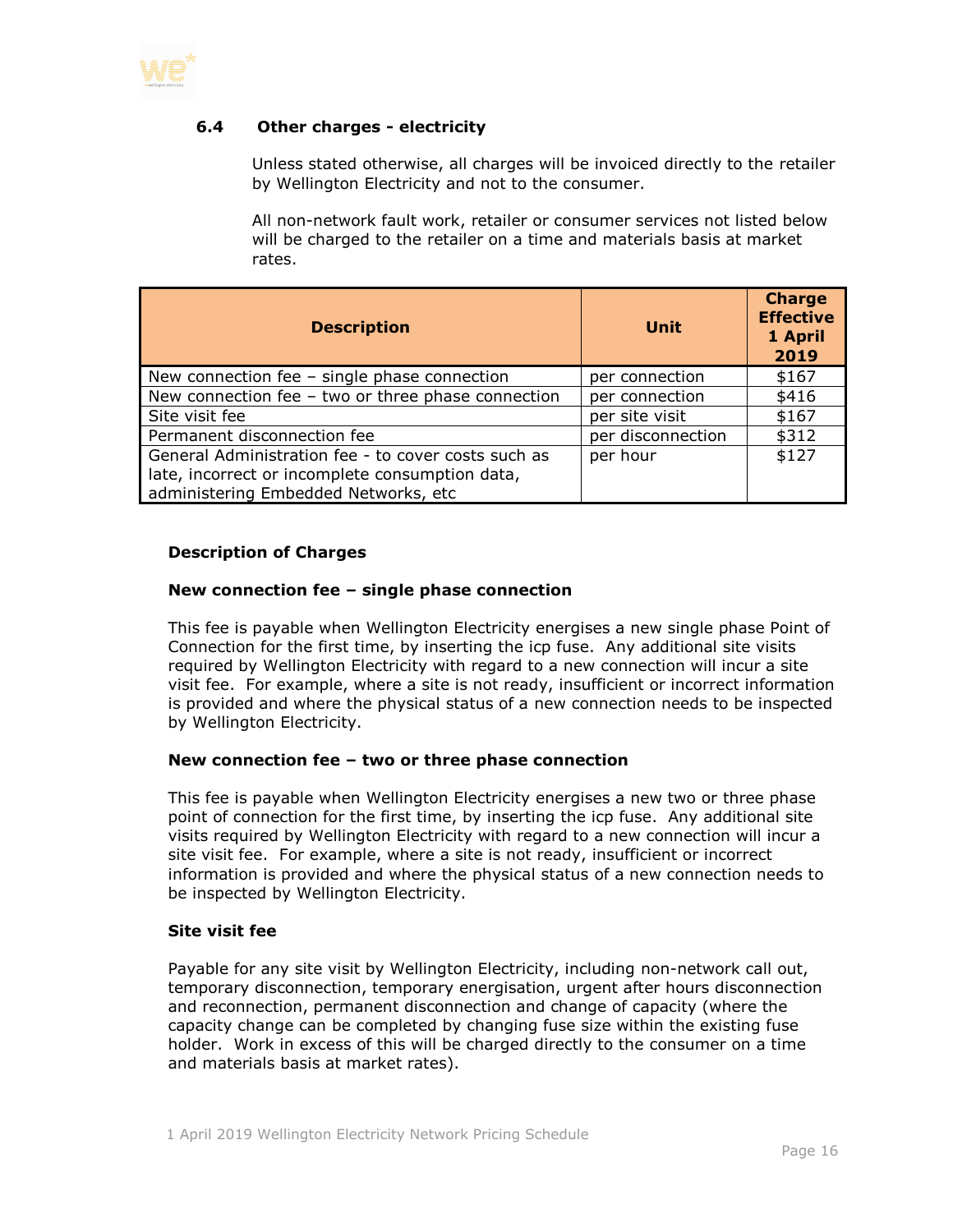

#### **Permanent disconnection fee**

Payable for permanent disconnections carried out by Wellington Electricity. Any additional site visits required by Wellington Electricity with regard to a permanent disconnection, for example where a site is not ready, will incur a site visit fee. Work in excess of standard network disconnection will be charged directly to the retailer on a time and materials basis at market rates.

## **General administration fee (previously called "Late, incorrect or incomplete consumption fee data")**

This fee is payable where consumption data required under the Use of Network Agreement between WELL and retailers is provided late, or is incorrect or is incomplete. It will be charged on the basis of the actual time spent by a WELL employee to review, correct, validate and reconcile the information. The fee can also be charged for administering embedded networks.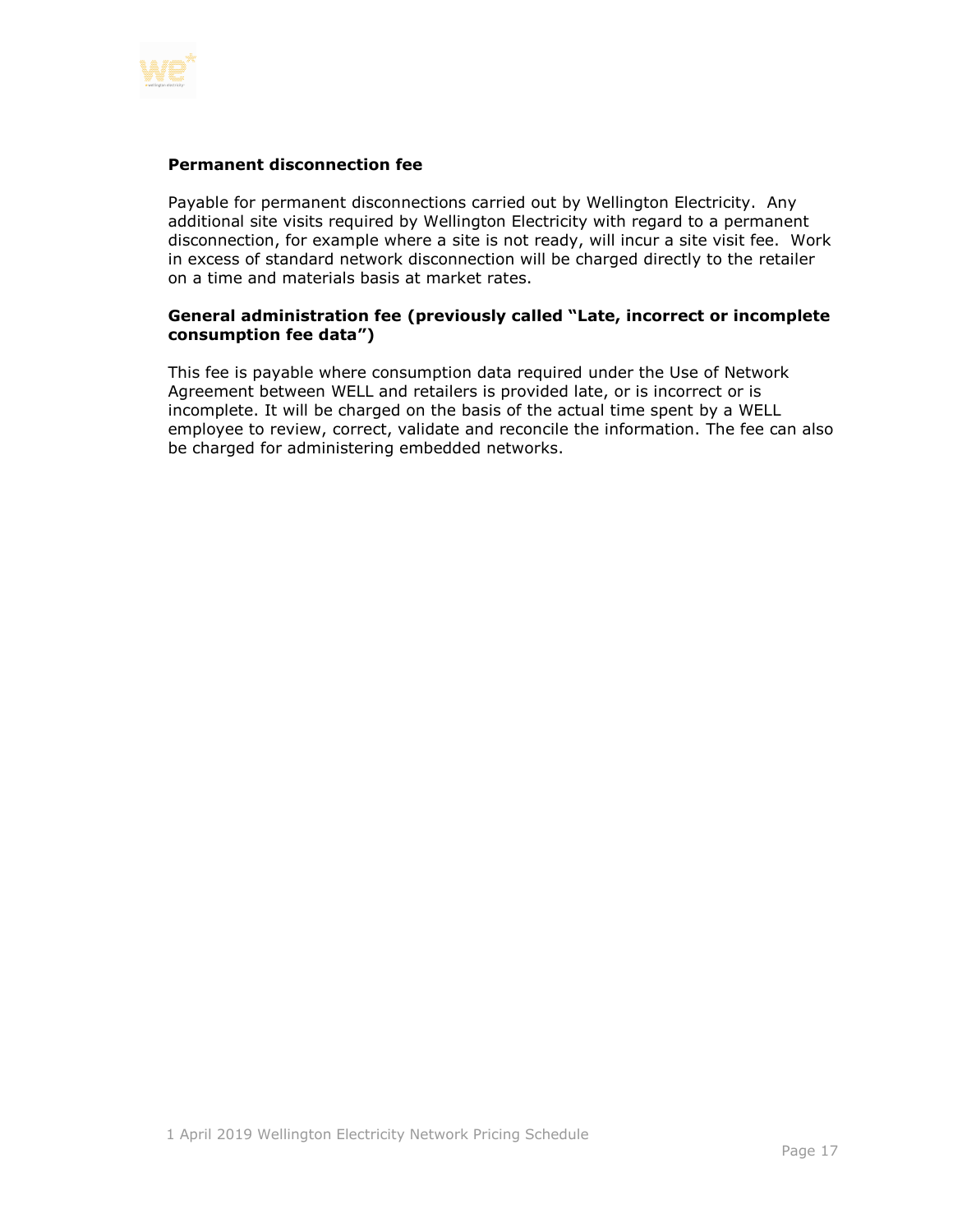

# <span id="page-17-0"></span>**APPENDIX 1: ELECTRICITY LINE CHARGE SCHEDULE**

|                                                  |                                                                                     |                |                                                                        | effective 1 April 2019       |                                                               |                          |  |
|--------------------------------------------------|-------------------------------------------------------------------------------------|----------------|------------------------------------------------------------------------|------------------------------|---------------------------------------------------------------|--------------------------|--|
| Code                                             | <b>Description</b>                                                                  | <b>Units</b>   | <b>Estimated</b><br>number of<br>consumers as<br>at 31 January<br>2019 | <b>Distribution</b><br>price | <b>Transmission</b><br>and pass<br>through Price <sup>6</sup> | <b>Delivery</b><br>Price |  |
| <b>Residential</b>                               |                                                                                     |                |                                                                        |                              |                                                               |                          |  |
| <b>RLU-FIXD</b>                                  | I ow user daily                                                                     | \$/con/day     | 91.840                                                                 | 0.0900                       | 0.0600                                                        | 0.1500                   |  |
| RLU-24UC                                         | Low user uncontrolled                                                               | \$/kWh         |                                                                        | 0.0730                       | 0.0404                                                        | 0.1134                   |  |
| RLU-AICO                                         | Low user all inclusive                                                              | \$/kWh         |                                                                        | 0.0586                       | 0.0324                                                        | 0.0910                   |  |
| <b>RLU-CTRL</b>                                  | Low user controlled                                                                 | \$/kWh         |                                                                        | 0.0352                       | 0.0195                                                        | 0.0547                   |  |
| <b>RLU-NITE</b>                                  | Low user night boost                                                                | \$/kWh         |                                                                        | 0.0119                       | 0.0066                                                        | 0.0185                   |  |
| RSU-FIXD                                         | Standard user daily                                                                 | \$/con/day     | 58.799                                                                 | 0.6600                       | 0.4400                                                        | 1.1000                   |  |
| RSU-24UC                                         | Standard user uncontrolled                                                          | \$/kWh         |                                                                        | 0.0457                       | 0.0254                                                        | 0.0711                   |  |
| RSU-AICO                                         | Standard user all inclusive                                                         | \$/kWh         |                                                                        | 0.0315                       | 0.0174                                                        | 0.0489                   |  |
| <b>RSU-CTRL</b>                                  | Standard user controlled                                                            | \$/kWh         |                                                                        | 0.0140                       | 0.0077                                                        | 0.0217                   |  |
| RSU-NITE                                         | Standard user night boost                                                           | \$/kWh         |                                                                        | 0.0109                       | 0.0060                                                        | 0.0169                   |  |
| Residential electric vehicle and battery storage |                                                                                     |                |                                                                        |                              |                                                               |                          |  |
| RLUEVB-FIXD                                      | Residential EV & battery storage low user daily                                     | \$/con/day     | 37                                                                     | 0.0900                       | 0.0600                                                        | 0.1500                   |  |
| <b>RLUEVB-PEAK</b>                               | Residential EV & battery storage low user peak                                      | \$/kWh         |                                                                        | 0.0846                       | 0.0656                                                        | 0.1502                   |  |
|                                                  | RLUEVB-OFFPEAK Residential EV & battery storage low user off-peak <sup>2</sup>      | \$/kWh         |                                                                        | 0.0376                       | 0.0292                                                        | 0.0668                   |  |
| <b>RLUEVB-CTRL</b>                               | Residential EV & battery storage low user controlled                                | \$/kWh         |                                                                        | 0.0352                       | 0.0195                                                        | 0.0547                   |  |
| RSUEVB-FIXD                                      | Residential EV & battery storage standard user daily                                | \$/con/day     | 50                                                                     | 0.6600                       | 0.4400                                                        | 1.1000                   |  |
| RSUEVB-PEAK                                      | Residential EV & battery storage standard user peak                                 | \$/kWh         |                                                                        | 0.0608                       | 0.0471                                                        | 0.1079                   |  |
|                                                  | RSUEVB-OFFPEAI Residential EV & battery storage standard user off-peak <sup>2</sup> | \$/kWh         |                                                                        | 0.0138                       | 0.0106                                                        | 0.0244                   |  |
| RSUEVB-CTRL                                      | Residential EV & battery storage standard user controlled                           | \$/kWh         |                                                                        | 0.0140                       | 0.0077                                                        | 0.0217                   |  |
|                                                  | General low voltage connection                                                      |                |                                                                        |                              |                                                               |                          |  |
| GLV15-FIXD                                       | General low voltage <= 15kVA daily                                                  | \$/con/day     | 5,107                                                                  | 0.3948                       | 0.2191                                                        | 0.6139                   |  |
| GLV15-24UC                                       | General low voltage <= 15kVA uncontrolled                                           | \$/kWh         |                                                                        | 0.0357                       | 0.0198                                                        | 0.0555                   |  |
| GLV69-FIXD                                       | General low voltage >15kVA and <= 69kVA daily                                       | \$/con/day     | 9,909                                                                  | 0.9766                       | 0.5419                                                        | 1.5185                   |  |
| GLV69-24UC                                       | General low voltage >15kVA and <= 69kVA uncontrolled                                | \$/kWh         |                                                                        | 0.0247                       | 0.0137                                                        | 0.0384                   |  |
| GLV138-FIXD                                      | General low voltage >69kVA and <= 138kVA daily                                      | \$/con/day     | 396                                                                    | 5.5338                       | 3.0707                                                        | 8.6045                   |  |
| GLV138-24UC                                      | General low voltage >69kVA and <= 138kVA uncontrolled                               | \$/kWh         |                                                                        | 0.0293                       | 0.0163                                                        | 0.0456                   |  |
| GLV300-FIXD                                      | General low voltage >138kVA and <= 300kVA daily                                     | \$/con/day     | 339                                                                    | 7.8828                       | 4.3742                                                        | 12.2570                  |  |
| GLV300-24UC                                      | General low voltage >138kVA and <= 300kVA uncontrolled                              | \$/kWh         |                                                                        | 0.0121                       | 0.0068                                                        | 0.0189                   |  |
| GLV1500-FIXD                                     | General low voltage >300kVA and <= 1500kVA daily                                    | \$/con/day     | 212                                                                    | 19.8773                      | 11.0299                                                       | 30.9072                  |  |
| GLV1500-24UC                                     | General low voltage >300kVA and <= 1500kVA uncontrolled                             | \$/kWh         |                                                                        | 0.0054                       | 0.0030                                                        | 0.0084                   |  |
| GLV1500-DAMD                                     | General low voltage >300kVA and <= 1500kVA demand                                   | \$/kVA/month   |                                                                        | 4.8214                       | 2.6754                                                        | 7.4968                   |  |
| <b>General transformer connection</b>            |                                                                                     |                |                                                                        |                              |                                                               |                          |  |
| GTX15-FIXD                                       | General transformer <= 15kVA daily                                                  | \$/con/day     | $\overline{2}$                                                         | 0.3584                       | 0.1990                                                        | 0.5574                   |  |
| GTX15-24UC                                       | General transformer <= 15kVA uncontrolled                                           | \$/kWh         |                                                                        | 0.0332                       | 0.0185                                                        | 0.0517                   |  |
| GTX69-FIXD                                       | General transformer >15kVA and <= 69kVA daily                                       | \$/con/day     | 19                                                                     | 0.8863                       | 0.4917                                                        | 1.3780                   |  |
| GTX69-24UC                                       | General transformer >15kVA and <= 69kVA uncontrolled                                | \$/kWh         |                                                                        | 0.0233                       | 0.0129                                                        | 0.0362                   |  |
| GTX138-FIXD                                      | General transformer >69kVA and <= 138kVA daily                                      | \$/con/day     | 17                                                                     | 5.0213                       | 2.7863                                                        | 7.8076                   |  |
| GTX138-24UC                                      | General transformer >69kVA and <= 138kVA uncontrolled                               | \$/kWh         |                                                                        | 0.0274                       | 0.0152                                                        | 0.0426                   |  |
| GTX300-FIXD                                      | General transformer >138kVA and <= 300kVA daily                                     | \$/con/day     | 93                                                                     | 7.1528                       | 3.9691                                                        | 11.1219                  |  |
| GTX300-24UC                                      | General transformer >138kVA and <= 300kVA uncontrolled                              | \$/kWh         |                                                                        | 0.0113                       | 0.0063                                                        | 0.0176                   |  |
| GTX1500-FIXD                                     | General transformer >300kVA and <= 1500kVA daily                                    | \$/con/day     | 192                                                                    | 15.4332                      | 8.5639                                                        | 23.9971                  |  |
| GTX1500-24UC                                     | General transformer >300kVA and <= 1500kVA uncontrolled                             | \$/kWh         |                                                                        | 0.0044                       | 0.0024                                                        | 0.0068                   |  |
| GTX1500-CAPY                                     | General transformer >300kVA and <= 1500kVA capacity                                 | \$/kVA/day     |                                                                        | 0.0105                       | 0.0059                                                        | 0.0164                   |  |
| GTX1500-DAMD                                     | General transformer >300kVA and <= 1500kVA demand                                   | \$/kVA/month   |                                                                        | 4.0526                       | 2.2487                                                        | 6.3013                   |  |
| GTX1501-FIXD                                     | General transformer >1500kVA connection daily                                       | \$/con/day     | 33                                                                     | 0.0343                       | 0.0191                                                        | 0.0534                   |  |
| GTX1501-24UC                                     | General transformer >1500kVA connection uncontrolled                                | \$/kWh         |                                                                        | 0.0009                       | 0.0006                                                        | 0.0015                   |  |
| GTX1501-CAPY                                     | General transformer >1500kVA connection capacity                                    | \$/kVA/day     |                                                                        | 0.0186                       | 0.0104                                                        | 0.0290                   |  |
| GTX1501-DOPC                                     | General transformer >1500kVA connection on-peak demand <sup>3</sup>                 | \$/kW/month    |                                                                        | 7.6356                       | 4.2370                                                        | 11.8726                  |  |
| GTX1501-PWRF                                     | General transformer, >1500kVA connection, pow er factor <sup>4</sup>                | \$/kVAr/month  |                                                                        | 5.5135                       | 3.0595                                                        | 8.5730                   |  |
| <b>Unmetered</b>                                 |                                                                                     |                |                                                                        |                              |                                                               |                          |  |
| G001-FIXD                                        | Non-street lighting daily                                                           | \$/fitting/day | 518                                                                    | 0.0272                       | 0.0151                                                        | 0.0423                   |  |
| G001-24UC                                        | Non-street lighting uncontrolled                                                    | \$/kWh         |                                                                        | 0.0883                       | 0.0491                                                        | 0.1374                   |  |
| G002-FIXD                                        | Street lighting daily                                                               | \$/fitting/day | 323                                                                    | 0.1457                       | 0.0811                                                        | 0.2268                   |  |
| G002-24UC                                        | Street lighting uncontrolled                                                        | \$/kWh         |                                                                        | 0.0000                       | 0.0000                                                        | 0.0000                   |  |
| <b>Distributed generation</b>                    |                                                                                     |                |                                                                        |                              |                                                               |                          |  |
| *DGEN                                            | Small scale distributed generation <sup>5</sup>                                     | \$/kWh         | n/a                                                                    | 0.0000                       | 0.0000                                                        | 0.0000                   |  |
|                                                  |                                                                                     |                |                                                                        |                              |                                                               |                          |  |

**Notes:**

1. Peak: Monday to Friday 07:00 - 11:00 (incl. public holidays); and Monday to Friday 17:00 - 21:00 (incl. public holidays)

2. Offpeak: Monday to Friday 11:00 - 17.00 (incl. public holidays); Monday to Friday 21:00 - 07:00 (incl. public holidays); and Saturday and Sunday all times<br>3. Charge is applicable to demand measured from 7:30 to 9:30 and

2. Offpeak: Monday to Friday 11:00 - 17.00 (incl. public holidays); Monday to Friday 21:00 - 07:00 (incl. public holidays); and Saturday and Sunday all times<br>3. Charge is applicable to demand measured from 7:30 to 9:30 and 4. Charge is applicable for power factor <0.95 from 07:00 to 20:00 on weekdays where the KVAr charge amount represents twice the largest difference between the recorded KVArh<br>and one third of the recorded KWh in any one ha

5. WE\* has various codes for small scale distributed generation volumes, being RLU-DGEN, RSU-DGEN, RSU-ROGEN, GLVG9-DGEN, GLV50-DGEN, GLV138-DGEN, GLV330-DGEN, GLV330-DGEN, GLV300-<br>DGEN, GLV1500-DGEN, GTX15-DGEN, GTX69-DGE

and one third of the recorded KWh in any one half-hour period.<br>5. WE\* has various codes for small scale distributed generation volumes, being RLU-DGEN, RSU-DGEN, RSUEV-DGEN, DEV-DGEN, DEV-DGEN, GLV338-DGEN, GLV338-DGEN, GL